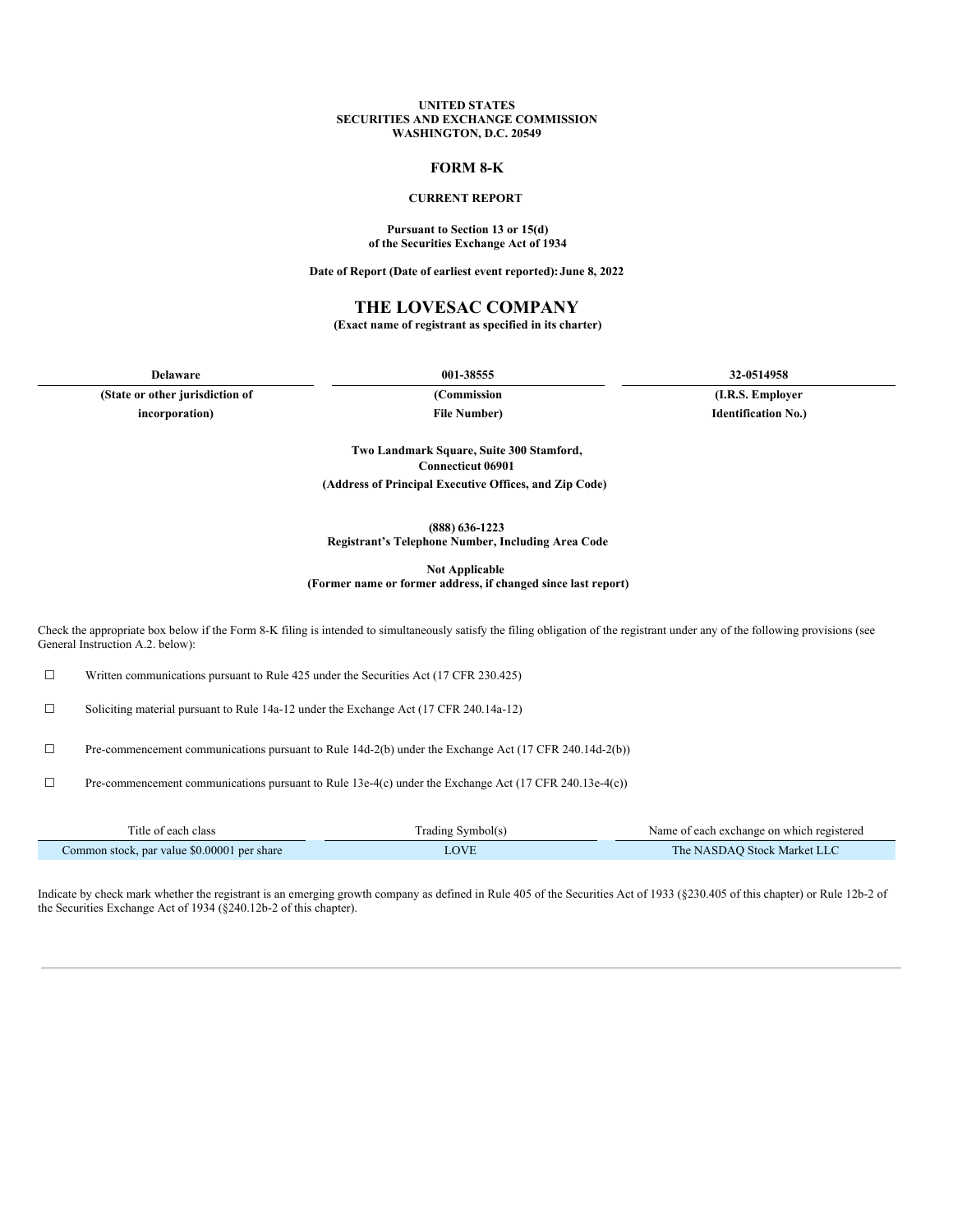#### Emerging growth company ☐

If an emerging growth company, indicate by check mark if the registrant has elected not to use the extended transition period for complying with any new or revised financial accounting standards provided pursuant to Section 13(a) of the Exchange Act.  $\Box$ 

#### **Item 2.02 Results of Operations and Financial Condition**

On June 8, 2022, The Lovesac Company, a Delaware corporation (the "Company"), issued a press release (the "Press Release") announcing the Company's financial results for the first quarter and fiscal year 2023, which ended May 1, 2022. A copy of the Press Release is attached to this current report on Form 8-K as Exhibit 99.1.

The information in this Item 2.02, including Exhibit 99.1, is being furnished and shall not be deemed to be "filed" for purposes of Section 18 of the Securities Exchange Act of 1934, as amended (the "Exchange Act"), or otherwise subject to the liabilities of that Section, and shall not be incorporated by reference into any registration statement or other document filed under the Securities Act of 1933, as amended, or the Exchange Act, except as shall be expressly set forth by specific reference in that filing.

# **Item 9.01 Financial Statements and Exhibits**

(d) Exhibits

| Exhibit No. | Description                                                                 |
|-------------|-----------------------------------------------------------------------------|
| 99.1        | Press Release, dated June 8, 2022                                           |
| 104         | Cover Page Interactive Data File (embedded within the Inline XBRL document) |

#### **SIGNATURE**

Pursuant to the requirements of the Securities Exchange Act of 1934, the registrant has duly caused this report to be signed on its behalf by the undersigned hereunto duly authorized.

Dated: June 8, 2022

#### **THE LOVESAC COMPANY**

| By:    | /s/ Donna Dellomo                                              |
|--------|----------------------------------------------------------------|
| Name:  | Donna Dellomo                                                  |
| Title: | <b>Executive Vice President and</b><br>Chief Financial Officer |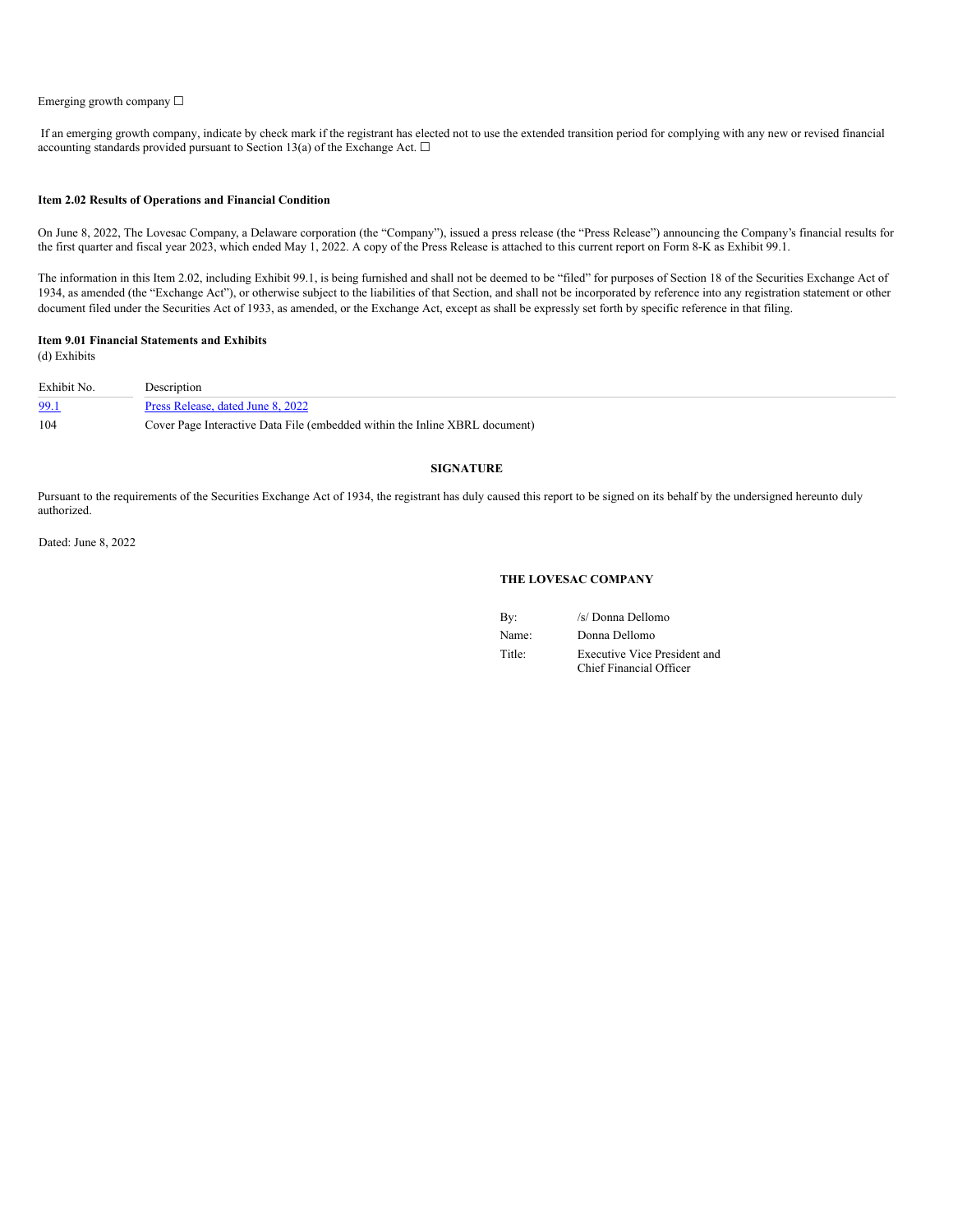### **THE LOVESAC COMPANY REPORTS FIRST QUARTER FISCAL 2023 FINANCIAL RESULTS**

*Net Sales Growth of 56.0% Comparable Sales Growth of 42.2% Net Income Decreases to \$1.9 million from \$2.1 million in the Prior Year Period Adjusted EBITDA Increases to \$6.4 million from \$5.3 million in the Prior Year Period 1*

STAMFORD, Conn., June 8, 2022 (GLOBE NEWSWIRE) -- The Lovesac Company (Nasdaq: LOVE) ("Lovesac" or the "Company"), the home furnishing brand best known for its Sactionals, The World's Most Adaptable Couch™, today announced financial results for the first quarter of fiscal 2023, which ended May 1, 2022.

Shawn Nelson, Chief Executive Officer, stated, "Lovesac's strong performance in the first quarter exceeded expectations at the top and bottom lines and, perhaps more importantly, defied the macro headwinds that are negatively impacting consumers and the broader economy. These first quarter results build on our track record of consistent strong performance, marking our 17th consecutive quarter of at least 25% net sales growth, and establishing a nearly 50% net sales CAGR since our IPO four years ago. Key competitive advantages underpin this outperformance: a unique product that drives intense loyalty and word-of-mouth transmission, our direct-to-consumer business model, and the tangible benefits of scale against a simple, nonseasonal, limited SKU inventory base. These are assets unique to Lovesac that will continue to deliver returns over time and help mitigate risk, with clear benefits in terms of both operating performance and shareholder value."

Mr. Nelson continued, "As our financial results illustrate, Lovesac was innovating and rapidly growing prior to the COVID pandemic, throughout the pandemic, and continues to grow rapidly today. Our momentum was never just category tailwind driven, but is the result of continued execution of our differentiated customer-centric strategy built around proprietary products. Lovesac's totally direct, omni-channel model will allow us to continue to gain share within the highly fragmented \$46 billion couch and home audio markets where even with our sustained high-growth we have only garnered a 1-2% market share thus far. Looking ahead, we continue to focus on product innovation – most obviously represented by our still-new StealthTech invisible home audio solution -- efficient and targeted marketing and campaigns, channel expansion with new and existing partners, and a focus on operational excellence. Our continued progress and momentum gives us confidence to reiterate our fiscal 2023 annual framework based on current trends.

#### **Key Measures for the First Quarter of Fiscal 2023 Ending May 1, 2022:**

(Dollars in millions, except per share amounts)

|                                             | Thirteen weeks ended |             |             |  |  |
|---------------------------------------------|----------------------|-------------|-------------|--|--|
|                                             | May 1, 2022          | May 2, 2021 | % Inc (Dec) |  |  |
| <b>Net Sales</b>                            | \$129.4              | \$82.9      | 56.0%       |  |  |
| <b>Gross Profit</b>                         | \$66.1               | \$46.1      | 43.5%       |  |  |
| Gross Margin                                | 51.1%                | 55.6%       | $(450)$ bps |  |  |
| <b>Total Operating Expense</b>              | \$63.5               | \$43.8      | 44.8%       |  |  |
| SG&A                                        | \$44.9               | \$30.7      | 46.2%       |  |  |
| SG&A as a % of Net Sales                    | 34.7%                | 37.0%       | $(230)$ bps |  |  |
| Advertising & Marketing                     | \$15.9               | \$10.7      | 48.9%       |  |  |
| Advertising & Marketing as a % of Net Sales | 12.3%                | 12.9%       | $(60)$ bps  |  |  |
| Basic EPS Income                            | \$0.13               | \$0.14      | $(7.1\%)$   |  |  |
| Diluted EPS Income                          | \$0.12               | \$0.13      | (7.7%)      |  |  |
| Net Income                                  | \$1.9                | \$2.1       | $(8.1\%)$   |  |  |
| Adjusted EBITDA <sup>1</sup>                | \$6.4                | \$5.3       | 19.5%       |  |  |
| Net Cash Used in Operating Activities       | \$(21.8)             | \$(9.6)     | (126.8%)    |  |  |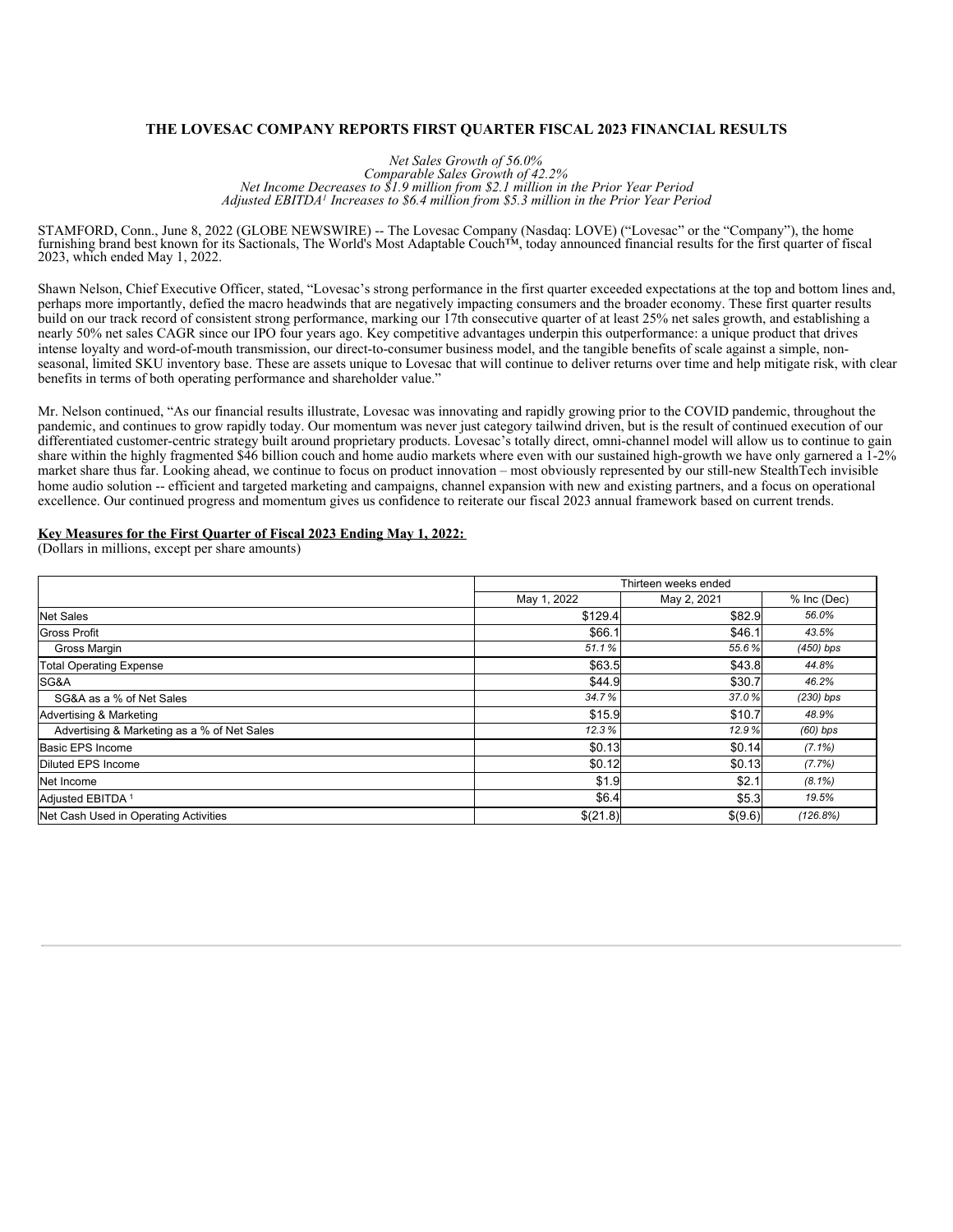<sup>1</sup> Adjusted EBITDA is a non-GAAP measure. See "Non-GAAP Information" and "Reconciliation of Non-GAAP Financial Measures" included in this press release.

| Percent Increase (Decrease) except showroom count |                            |          |  |  |  |
|---------------------------------------------------|----------------------------|----------|--|--|--|
|                                                   | Thirteen weeks ended       |          |  |  |  |
|                                                   | May 2, 2021<br>May 1, 2022 |          |  |  |  |
| Total Comparable Sales <sup>2</sup>               | 42.2 %                     | 48.8 %   |  |  |  |
| Comparable Showroom Sales 3                       | 53.2 %                     | 182.7 %  |  |  |  |
| <b>Internet Sales</b>                             | 24.1 %                     | (16.3 %) |  |  |  |
| Ending Showroom Count                             | 162                        | 116      |  |  |  |

<sup>2</sup> Total comparable sales include showroom transactions through the point of sale and internet net sales.

 $3$  Comparable showroom sales reflect transactions through the point of sale and not necessarily product that has shipped to the customer. Product that has shipped to the customer is included in Net Sales.

#### **Highlights for the Quarter Ended May 1, 2022:**

- The net sales increase of 56.0% was driven by growth across all channels. Showroom net sales, which include kiosks and mobile concierges, increased 65.9%. Internet net sales increased 24.1%, and our "Other" channel which p sale transactions with lower promotional discounting, a strong Easter promotional campaign and the addition of 31 new showrooms, 13 kiosks,<br>and 2 mobile concierges compared to the prior year period. Internet net sales incr to the prior year period.
- Gross profit increased \$20.0 million, or 43.5%, to \$66.1 million in the first quarter of fiscal 2023 from \$46.1 million in the first quarter of fiscal 2022 Gross margin decreased 450 basis points to 51.1% of net sales in
- SG&A expense as a percent of net sales decreased by 230 basis points due to higher leverage within infrastructure investments, rent, equity-based compensation, selling related expenses, and insurance, partially offset by
- Advertising and marketing expense increased 48.9% due to continued investments in marketing spend to support our sales growth. As a percent of net sales, advertising and marketing decreased by 60 basis points due to impr increase in net sales.
- Operating income was \$2.6 million in the first quarter of fiscal 2023 compared to \$2.3 million in the first quarter of fiscal 2022. Operating margin was 2.0% of net sales in the first quarter of fiscal 2022 empared to 2.7%
- Net income was \$1.9 million in the first quarter of fiscal 2023 compared to \$2.1 million in the first quarter of fiscal 2022. During the first quarter of fiscal 2023, the Company recorded \$0.7 million for a provision of based on the expected generation of taxable income for the fiscal year 2023.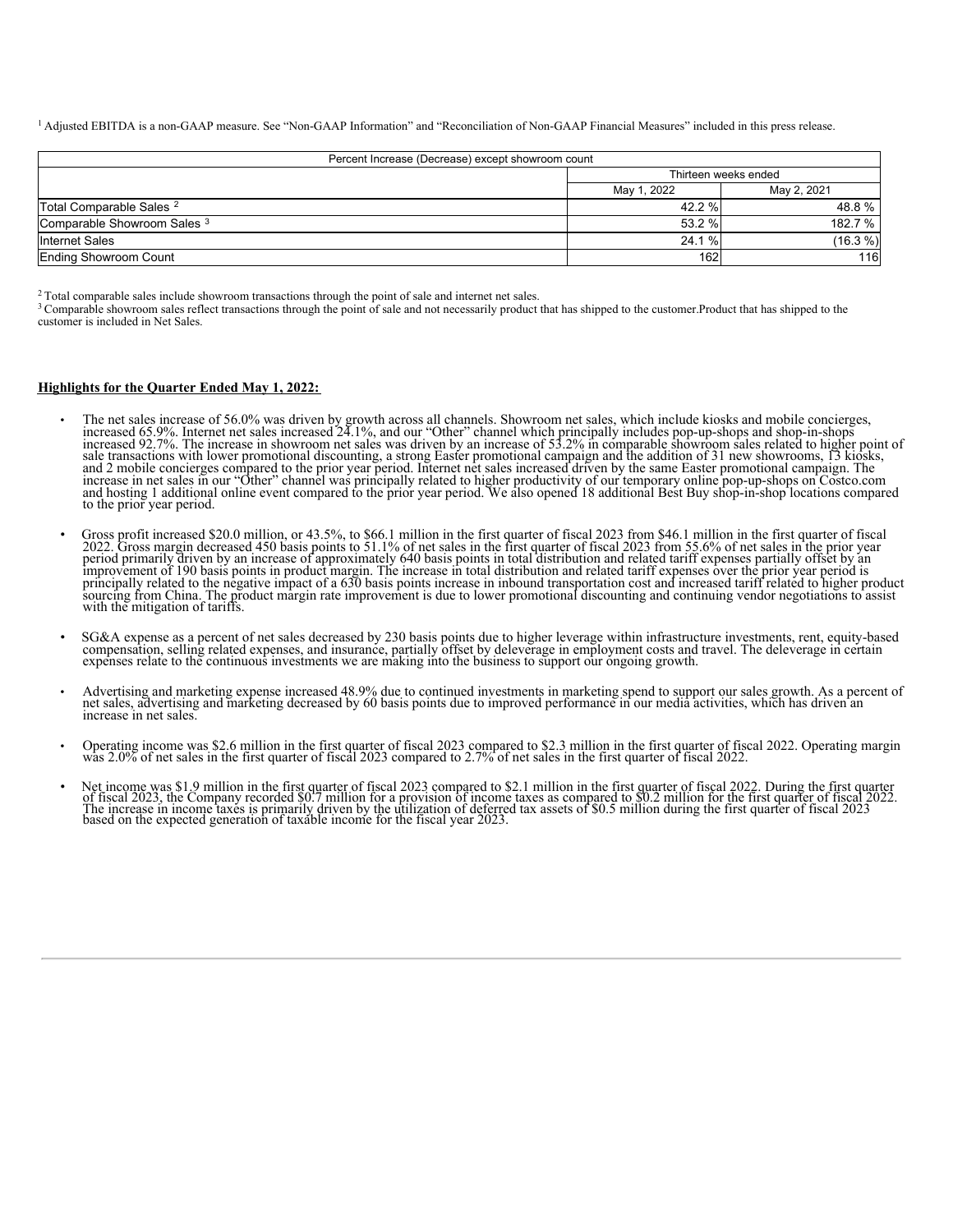### **Other Financial Highlights as of May 1, 2022:**

- The cash and cash equivalents balance as of May 1, 2022 was \$64.4 million as compared to \$65.7 million as of May 2, 2021. There was no<br>balance on the Company's line of credit as of May 1, 2022 and less than \$0.1 million ou 25, 2022, we amended our existing credit agreement with Wells Fargo Bank, N.A. to, among other things, extend the maturity date to March 25, 2024 and increase the maximum revolver commitment to \$40.0 million from \$25.0 mil
- Total merchandise inventory was \$123.0 million as of May 1, 2022 as compared to \$56.0 million as of May 2, 2021 principally related to a stock inventory increase of \$38.0 million coupled with an increase in freight capitalization of \$29.0 million related to an increase in inbound freight expense

### **Conference Call Information:**

A conference call to discuss the financial results for the first quarter ended May 1, 2022 is scheduled for today, June 8, 2022, at 8:30 a.m. Eastern Time. Investors and analysts interested in participating in the call are invited to dial (877) 407-3982 (international callers please dial (201) 493-6780) approximately 10 minutes prior to the start of the call. A live audio webcast of the conference call will be available online at investor.lovesac.com.

A recorded replay of the conference call will be available within two hours of the conclusion of the call and can be accessed online at investor.lovesac.com for 90 days.

#### **About The Lovesac Company**

Based in Stamford, Connecticut, The Lovesac Company is a technology driven company that designs, manufactures and sells unique, high quality furniture derived through its proprietary Designed for Life® approach which results in products that are built to last a lifetime and designed to evolve as our customers' lives do. Our current product offering is comprised of modular couches called Sactionals, premium foam beanbag chairs called Sacs, and their associated home decor accessories. Innovation is at the center of our design philosophy with all of our core products protected by a robust portfolio of utility patents. We market and sell our products primarily online directly at www.lovesac.com, supported by direct-to-consumer touch-feel points in the form of our own showrooms as well as through shop-in-shops and pop-up-shops with third party retailers. ®

#### **Non-GAAP Information**

Adjusted EBITDA is defined as a non-GAAP financial measure by the Securities and Exchange Commission (the "SEC") that is a supplemental<br>measure of financial performance not required by, or presented in accordance with, GAA taxes, depreciation and amortization, adjusted for the impact of certain non-cash and other items that we do not consider in our evaluation of ongoing operating performance. These items include management fees, equity-based compensation expense, write-offs of property and equipment, deferred rent, financing expenses and certain other charges and gains that we do not believe reflect our underlying business performance. We have reconciled this non-GAAP financial measure with the most directly comparable GAAP financial measure within the schedules attached hereto.

We believe that these non-GAAP financial measures not only provide its management with comparable financial data for internal financial analysis but also provide meaningful supplemental information to investors. Specifically, these non-GAAP financial measures allow investors to better understand the performance of our business, facilitate a more meaningful comparison of our actual results on a period-over-period basis and provide for a more complete understanding of factors and trends affecting our business. We have provided this information as a means to evaluate the results of our ongoing operations alongside GAAP measures such as gross profit, operating income (loss) and net income (loss). Other companies in our industry may calculate these items differently than we do. These non-GAAP measures should not be considered as a substitute for the most directly comparable financial<br>measures prepared in accordance with GAAP, such as net income (loss) or net in measures prepared in accordance with GAAP, such as net income (loss) or net income (loss) per share as a measure of financial performance, cash flows from operating activities as a measure of liquidity, or any other perfor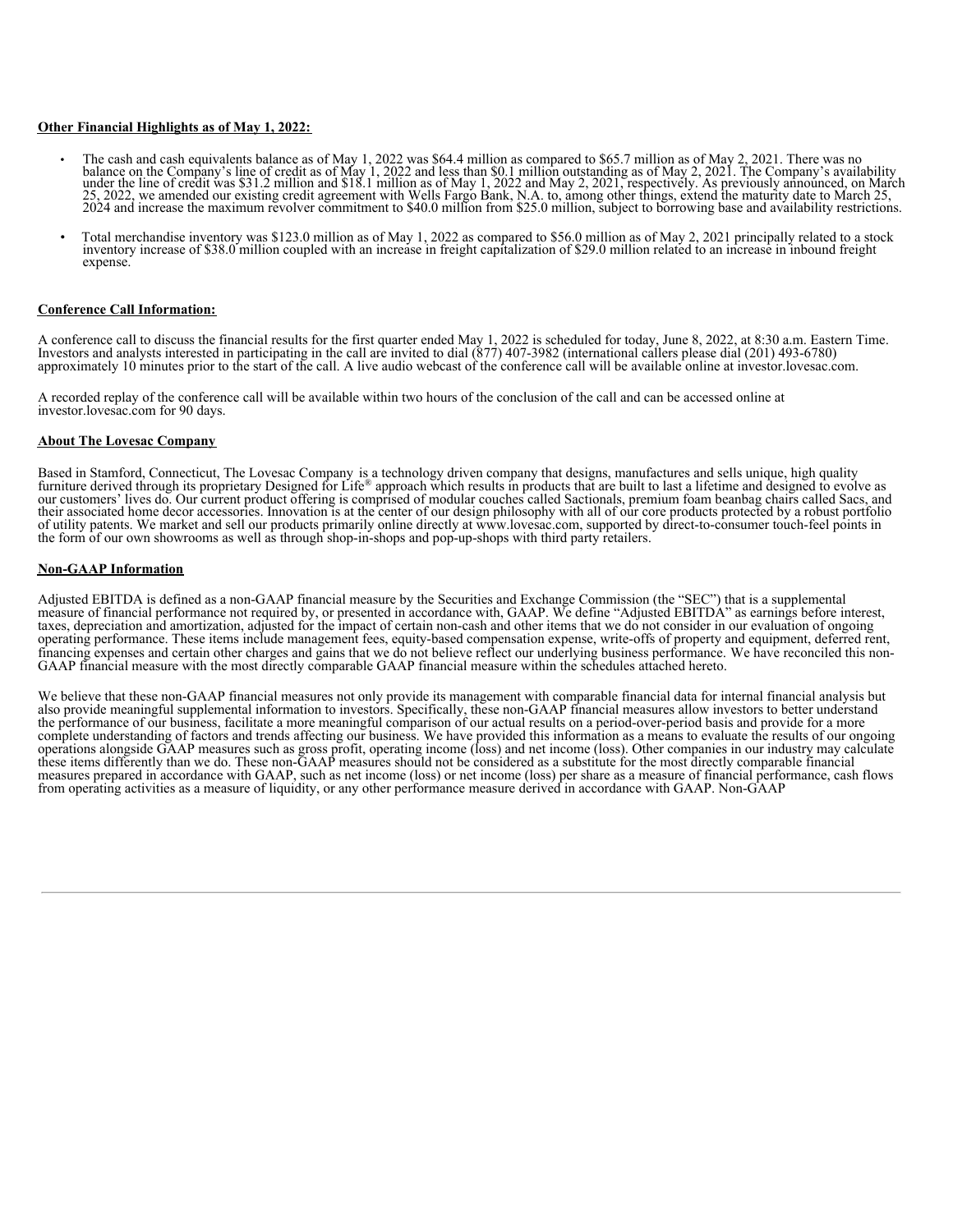<span id="page-5-0"></span>financial measures have limitations as analytical tools, and investors should not consider them in isolation or as a substitute for analysis of the Company's results as reported under GAAP.

### **Cautionary Statement Concerning Forward-Looking Statements**

This press release contains forward-looking statements within the meaning of the Private Securities Litigation Reform Act of 1995 and other legal authority. Forward-looking statements can be identified by words such as "may," "believe," "anticipate," "could," "should," "intend," "plan," "will," "aim(s)," "can," "would," "expect(s)," "estimate(s)," "project(s)," "forecast(s)", "positioned," "approximately," "potential," "goal," "pro forma," "strategy," "outlook" or the negative of these words or other similar terms or expressions that concern our expectations, strategy, plans, or intentions. All statements, other than statements of historical facts, included in this press release regarding strategy, future operations, future financial position or projections, future revenue, projected expenses, sustainability goals, prospects, plans and objectives of management are forward-looking statements. These statements are based on management's current expectations, beliefs and assumptions concerning the future of our business, anticipated events and trends, the economy and other future conditions. We may not actually achieve the plans, carry out the intentions or meet the expectations disclosed in the forward-looking statements and you should not rely on these forward-looking statements. Actual results and performance could differ materially from those projected in the forward-looking statements as a result of many factors. Among the key factors that could cause actual results to differ materially from those expressed or implied in the forward-looking statements include: the effect and consequences of current economic conditions, including the impact of COVID-19, the conflict between Russia and Ukraine, and inflation, on our business, sales, results of operations and financial condition; changes in consumer spending and shopping preferences, and economic conditions; our ability to achieve or sustain profitability; our ability to manage and sustain our growth effectively, including our ecommerce business, forecast our operating results, and manage inventory levels; our ability to advance, implement or achieve our sustainability, growth and profitability goals through leveraging our Designed for Life and Circle-to-Consumer philosophies; our ability to realize the expected benefits of investments in our supply chain and infrastructure; disruption in our supply chain and dependence on foreign manufacturing and imports for our products; our ability to acquire new customers and engage existing customers; reputational risk associated with increased use of social media; our ability to attract, develop and retain highly skilled associates; system interruption or failures in our technology infrastructure needed to service our customers, process transactions and fulfill orders; any inability to implement and maintain effective internal control over financial reporting or inability to remediate any internal controls deemed ineffective; unauthorized disclosure of sensitive or confidential information through breach of our computer system; the ability of third-party providers to continue uninterrupted service; the impact of tariffs, and the countermeasures and tariff mitigation initiatives; the regulatory environment in which we operate, our ability to maintain, grow and enforce our brand and intellectual property rights and avoid infringement or violation of the intellectual property rights of others; our ability to improve our products and develop and launch new products; our ability to successfully open and operate new showrooms; and our ability to compete and succeed in a highly competitive and evolving industry, as well as those risks and uncertainties disclosed under the sections entitled "Risk Factors" and "Management's Discussion and Analysis of Financial Condition and Results of Operations" in our most recent Form 10-K and in our Form 10-Qs filed with the Securities and Exchange Commission, and similar disclosures in subsequent reports filed with the SEC, which are available on our investor relations website at investor.lovesac.com and on the SEC website at www.sec.gov. Any forward-looking statement made by us in this press release speaks only as of the date on which we make it. We disclaim any intent or obligation to update these forward-looking statements to reflect events or circumstances that exist after the date on which they were made.

**Investor Relations Contact:** Rachel Schacter, ICR (203) 682-8200 InvestorRelations@lovesac.com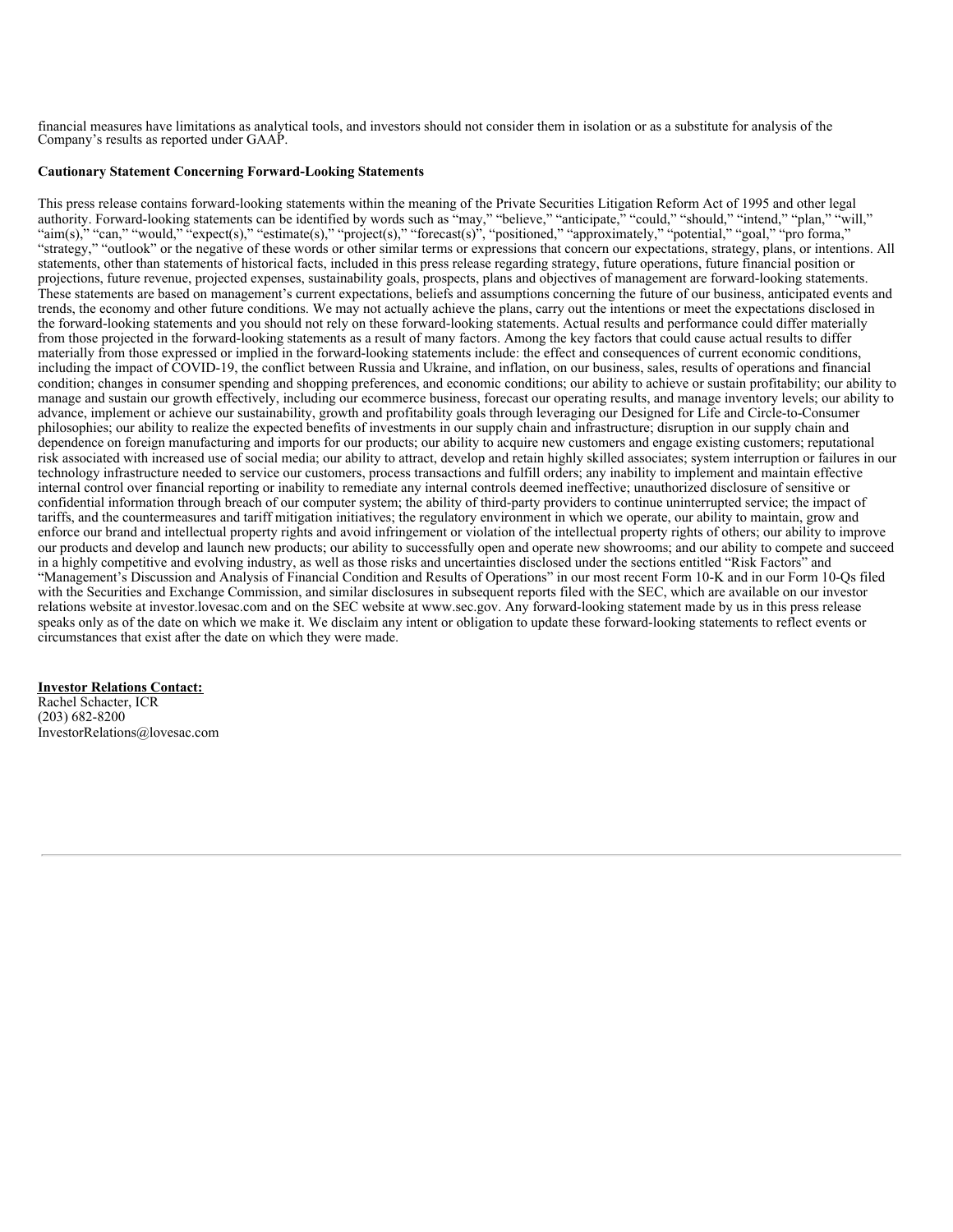# **CONDENSED CONSOLIDATED BALANCE SHEETS**

|                                                                                                                                                                                                   |              | May 1,<br>2022 |              | January 30,<br>2022 |
|---------------------------------------------------------------------------------------------------------------------------------------------------------------------------------------------------|--------------|----------------|--------------|---------------------|
| (amounts in thousands, except share and per share amounts)                                                                                                                                        |              | (unaudited)    |              |                     |
| <b>Assets</b>                                                                                                                                                                                     |              |                |              |                     |
| <b>Current Assets</b>                                                                                                                                                                             |              |                |              |                     |
| Cash and cash equivalents                                                                                                                                                                         | $\mathbb{S}$ | 64.380         | <sup>S</sup> | 92,392              |
| Trade accounts receivable                                                                                                                                                                         |              | 6,413          |              | 8,547               |
| Merchandise inventories                                                                                                                                                                           |              | 123,008        |              | 108,493             |
| Prepaid expenses and other current assets                                                                                                                                                         |              | 16,384         |              | 15,726              |
| <b>Total Current Assets</b>                                                                                                                                                                       |              | 210,185        |              | 225,158             |
| Property and equipment, net                                                                                                                                                                       |              | 37,455         |              | 34,137              |
| Operating lease right-of-use assets                                                                                                                                                               |              | 107,930        |              | 100,891             |
| <b>Other Assets</b>                                                                                                                                                                               |              |                |              |                     |
| Goodwill                                                                                                                                                                                          |              | 144            |              | 144                 |
| Intangible assets, net                                                                                                                                                                            |              | 1,452          |              | 1,413               |
| Deferred financing costs, net                                                                                                                                                                     |              | 97             |              | $\qquad \qquad -$   |
| Deferred tax asset                                                                                                                                                                                |              | 9,313          |              | 9,836               |
| <b>Total Other Assets</b>                                                                                                                                                                         |              | 11.006         |              | 11,393              |
| <b>Total Assets</b>                                                                                                                                                                               | \$           | 366,576        | \$           | 371,579             |
| <b>Liabilities and Stockholders' Equity</b>                                                                                                                                                       |              |                |              |                     |
| <b>Current Liabilities</b>                                                                                                                                                                        |              |                |              |                     |
| Accounts payable                                                                                                                                                                                  | $\mathbb{S}$ | 29,764         | $\mathbb{S}$ | 33,247              |
| Accrued expenses                                                                                                                                                                                  |              | 39,431         |              | 40,497              |
| Payroll payable                                                                                                                                                                                   |              | 5,188          |              | 9,978               |
| Customer deposits                                                                                                                                                                                 |              | 7,607          |              | 13,316              |
| Current operating lease liabilities                                                                                                                                                               |              | 17,530         |              | 16,382              |
| Sales taxes payable                                                                                                                                                                               |              | 4,339          |              | 5,359               |
| <b>Total Current Liabilities</b>                                                                                                                                                                  |              | 103,859        |              | 118,779             |
| <b>Operating Lease Liabilities, long-term</b>                                                                                                                                                     |              | 103,480        |              | 96,574              |
| <b>Line of Credit</b>                                                                                                                                                                             |              |                |              |                     |
| <b>Total Liabilities</b>                                                                                                                                                                          |              | 207,339        |              | 215,353             |
| <b>Commitments and Contingencies</b>                                                                                                                                                              |              |                |              |                     |
| <b>Stockholders' Equity</b>                                                                                                                                                                       |              |                |              |                     |
| Preferred Stock \$0.00001 par value, 10,000,000 shares authorized, no shares issued or outstanding as of May 1, 2022 and January 30, 2022.                                                        |              |                |              |                     |
| Common Stock \$.00001 par value, 40,000,000 shares authorized, 15,125,042 shares issued and outstanding as of May 1, 2022 and<br>15,123,338 shares issued and outstanding as of January 30, 2022. |              |                |              |                     |
| Additional paid-in capital                                                                                                                                                                        |              | 174,878        |              | 173,762             |
| Accumulated deficit                                                                                                                                                                               |              | (15, 641)      |              | (17, 536)           |
| <b>Stockholders' Equity</b>                                                                                                                                                                       |              | 159,237        |              | 156,226             |
| <b>Total Liabilities and Stockholders' Equity</b>                                                                                                                                                 | \$           | 366,576        | S            | 371,579             |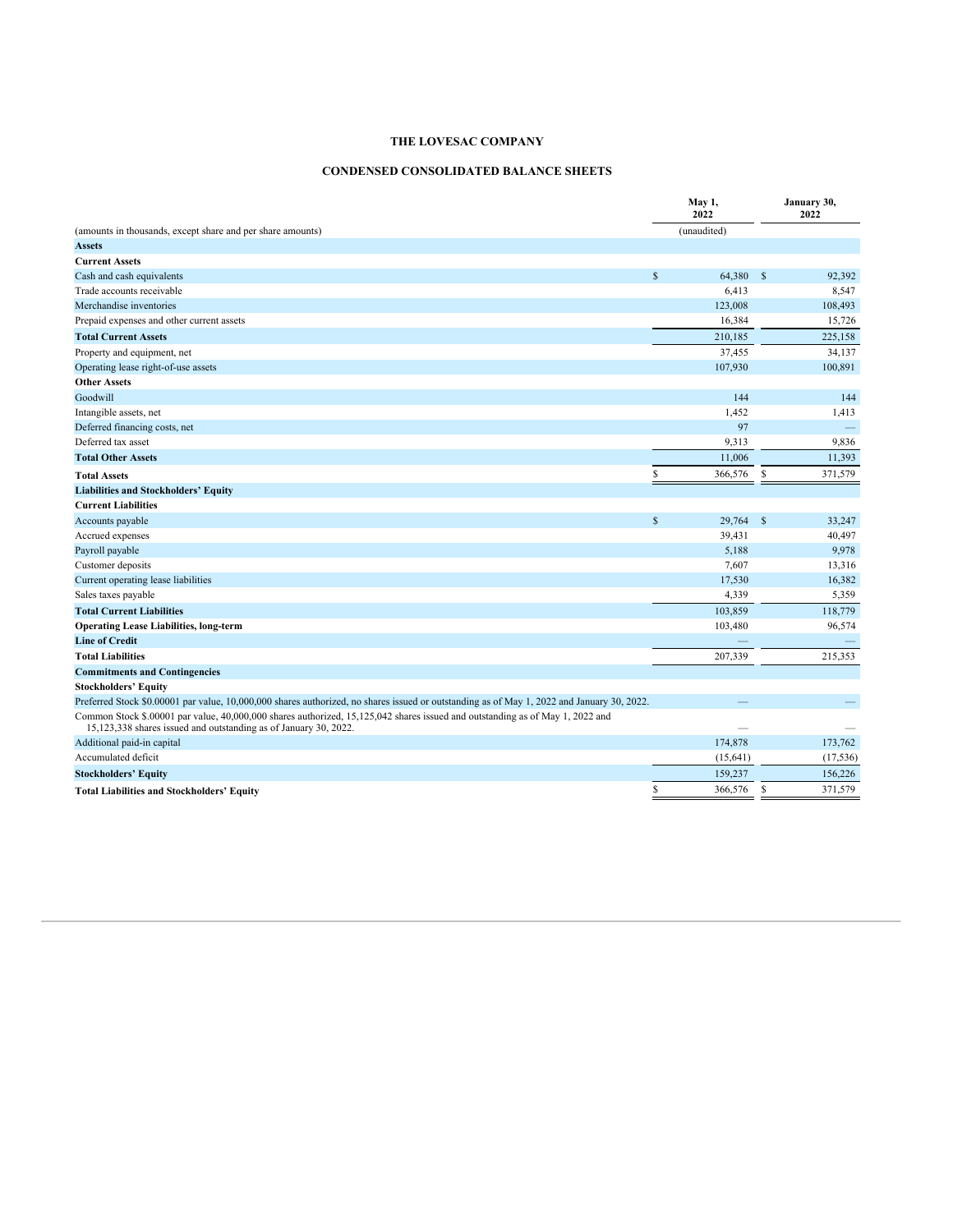# **CONDENSED CONSOLIDATED STATEMENTS OF OPERATIONS**

# **(unaudited)**

|                                                                 |              | Thirteen weeks ended |                |            |  |  |
|-----------------------------------------------------------------|--------------|----------------------|----------------|------------|--|--|
| (amounts in thousands, except per share data and share amounts) |              | May 1,<br>2022       | May 2,<br>2021 |            |  |  |
| Net sales                                                       | $\mathbb{S}$ | 129,380 \$           |                | 82,915     |  |  |
| Cost of merchandise sold                                        |              | 63,272               |                | 36,839     |  |  |
| Gross profit                                                    |              | 66,108               |                | 46,076     |  |  |
| Operating expenses                                              |              |                      |                |            |  |  |
| Selling, general and administration expenses                    |              | 44,901               |                | 30,718     |  |  |
| Advertising and marketing                                       |              | 15,901               |                | 10,680     |  |  |
| Depreciation and amortization                                   |              | 2,661                |                | 2,420      |  |  |
| Total operating expenses                                        |              | 63,463               |                | 43,818     |  |  |
|                                                                 |              |                      |                |            |  |  |
| Operating income                                                |              | 2,645                |                | 2,258      |  |  |
| Interest expense, net                                           |              | (35)                 |                | (44)       |  |  |
| Net income before taxes                                         |              | 2,610                |                | 2,214      |  |  |
| Provision for income taxes                                      |              | (715)                |                | (153)      |  |  |
| Net income                                                      | S            | 1,895                | S              | 2,061      |  |  |
|                                                                 |              |                      |                |            |  |  |
| Net income per common share:                                    |              |                      |                |            |  |  |
| <b>Basic</b>                                                    | $\mathbf{s}$ | 0.13                 | <b>S</b>       | 0.14       |  |  |
| Diluted                                                         |              | 0.12                 |                | 0.13       |  |  |
|                                                                 |              |                      |                |            |  |  |
| Weighted average number of common shares outstanding:           |              |                      |                |            |  |  |
| <b>Basic</b>                                                    |              | 15,155,378           |                | 15,034,954 |  |  |
| Diluted                                                         |              | 16,173,339           |                | 16,073,021 |  |  |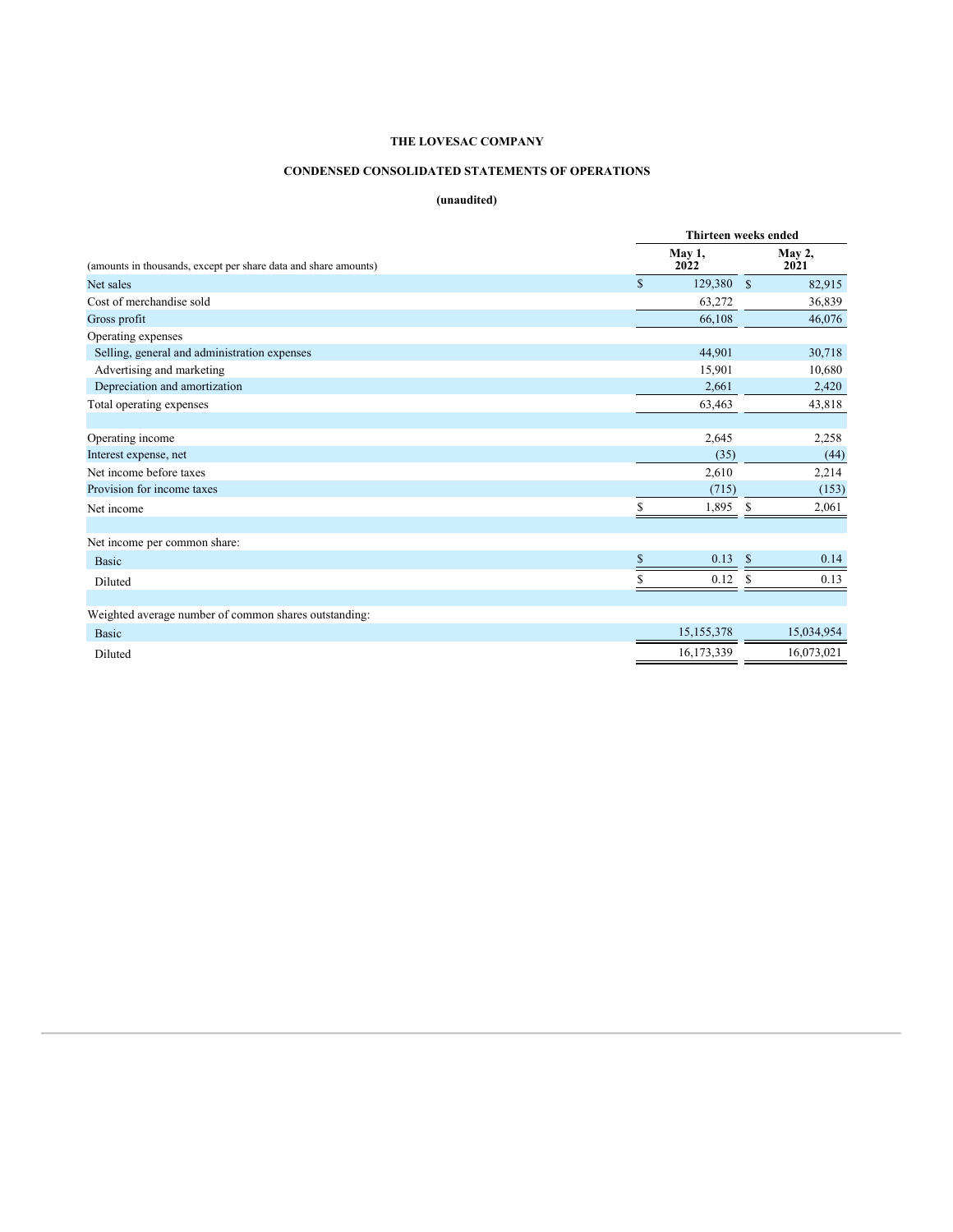# **CONDENSED CONSOLIDATED STATEMENT OF CASH FLOWS**

# **(unaudited)**

|                                                                               | Thirteen weeks ended |                       |                 |  |  |
|-------------------------------------------------------------------------------|----------------------|-----------------------|-----------------|--|--|
| (amounts in thousands)                                                        | May 1,<br>2022       | <b>May 2,</b><br>2021 |                 |  |  |
| <b>Cash Flows from Operating Activities</b>                                   |                      |                       |                 |  |  |
| Net income                                                                    | \$<br>1,895          | \$                    | 2,061           |  |  |
| Adjustments to reconcile net income to net cash used in operating activities: |                      |                       |                 |  |  |
| Depreciation and amortization of property and equipment                       | 2,575                |                       | 1,956           |  |  |
| Amortization of other intangible assets                                       | 86                   |                       | 463             |  |  |
| Amortization of deferred financing fees                                       | 29                   |                       | 23              |  |  |
| Equity based compensation                                                     | 1,163                |                       | 654             |  |  |
| Non-cash operating lease cost                                                 | 4,184                |                       | 3,546           |  |  |
| Deferred income taxes                                                         | 523                  |                       |                 |  |  |
| Changes in operating assets and liabilities:                                  |                      |                       |                 |  |  |
| Trade accounts receivable                                                     | 2,134                |                       | (2,382)         |  |  |
| Merchandise inventories                                                       | (14, 515)            |                       | (5, 539)        |  |  |
| Prepaid expenses and other current assets                                     | 270                  |                       | (547)           |  |  |
| Accounts payable and accrued expenses                                         | (10, 359)            |                       | (8,290)         |  |  |
| Operating lease liabilities                                                   | (4,062)              |                       | (3,400)         |  |  |
| Customer deposits                                                             | (5,709)              |                       | 1,851           |  |  |
| <b>Net Cash Used in Operating Activities</b>                                  | (21,786)             |                       | (9,604)         |  |  |
| <b>Cash Flows from Investing Activities</b>                                   |                      |                       |                 |  |  |
| Purchase of property and equipment                                            | (5,893)              |                       | (2,919)         |  |  |
| Payments for patents and trademarks                                           | (125)                |                       | (139)           |  |  |
| <b>Net Cash Used in Investing Activities</b>                                  | (6,018)              |                       | (3,058)         |  |  |
| <b>Cash Flows from Financing Activities</b>                                   |                      |                       |                 |  |  |
| Payment of deferred financing costs                                           | (161)                |                       |                 |  |  |
| Taxes paid for net share settlement of equity awards                          | (47)                 |                       |                 |  |  |
| Proceeds from the line of credit                                              |                      |                       | 42              |  |  |
| Proceeds from the exercise of warrants                                        |                      |                       | 20              |  |  |
| <b>Net Cash (Used in) Provided by Financing Activities</b>                    | (208)                |                       | 62              |  |  |
| <b>Net Change in Cash and Cash Equivalents</b>                                | (28,012)             |                       | (12,600)        |  |  |
| Cash and Cash Equivalents - Beginning                                         | 92,392               |                       | 78,341          |  |  |
| Cash and Cash Equivalents - Ending                                            | \$<br>64,380         | \$                    | 65,741          |  |  |
| <b>Supplemental Cash Flow Disclosures</b>                                     |                      |                       |                 |  |  |
| Cash paid for taxes                                                           | \$<br>905            | \$                    | 61              |  |  |
|                                                                               | \$<br>33             | \$                    | $8\phantom{.}8$ |  |  |
| Cash paid for interest                                                        |                      |                       |                 |  |  |